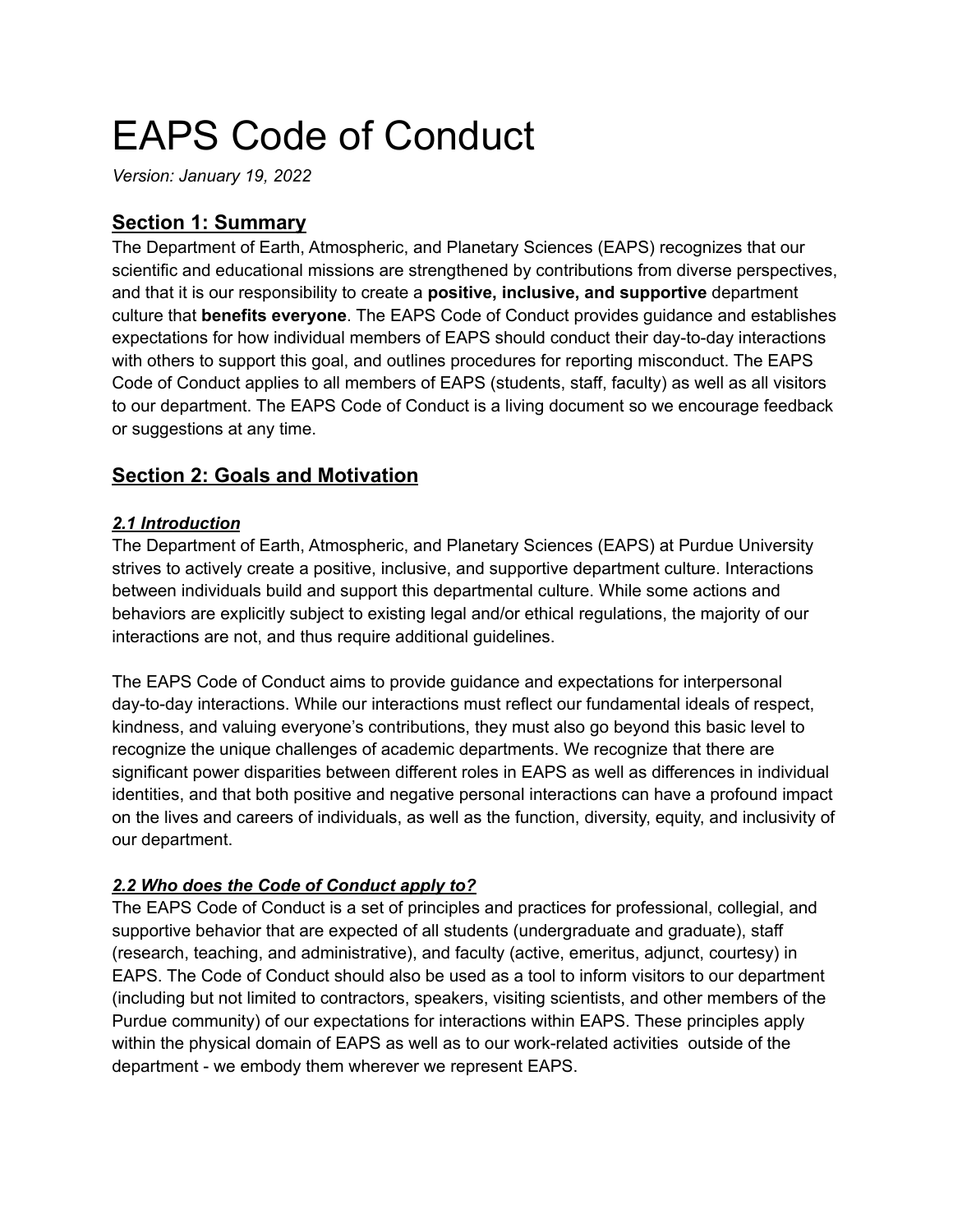#### *2.3 Recognizing power dynamics in EAPS*

The power disparities across any university department are enormous. On the academic side alone, department members span from senior faculty with international recognition to undergraduates encountering research for the first time. We recognize that we all start our academic journey as students, building knowledge and skill through learning from instructors, advisors, and our community. These relationships and the departmental culture are critical to support strong science and an inclusive, collaborative community. The actions and words of more senior personnel thus have an outsized influence on students and the culture of our community.

In this Code of Conduct, we seek to hold everyone to the same standards and empower all voices. This document empowers all community members to both recognize when behaviors are unacceptable and to speak up when support is needed. We aim to create a physically and emotionally safe space in the department, to both enable personal success and safeguard the academic freedom of all members.

## *2.4 Supporting diversity in EAPS*

The Department of Earth, Atmospheric, and Planetary Sciences supports an [inclusive](https://www.eaps.purdue.edu/diversity/index.html) learning [environment](https://www.eaps.purdue.edu/diversity/index.html) where students from diverse backgrounds and perspectives can reach their fullest potential. We recognize that maintaining a diverse department requires supporting equity and inclusion for all community members:

- An *equitable* department enables access to opportunities and resources for people who might otherwise be excluded or marginalized.
- An *inclusive* department builds a culture of belonging by actively inviting and explicitly valuing the contribution and participation of all members of the community.

As individuals we can support diversity and inclusion by considering equity and inclusion in all decisions within the department, as well as by electing diverse community members to leadership positions and ensuring that students can easily approach and engage positive role models, mentorship, and instruction in EAPS.

Supporting and celebrating diversity requires empathy for the unique identities and situations of all community members. We will consult and listen to diverse voices in our department, particularly during decision making (graduate and departmental committees, faculty and leadership meetings, etc.). We will also specifically identify and seek to address the needs of individuals in the minority of any group and those with less relative power in the department.

# **Section 3: Expectations**

## *3.1 General Expectations*

Members of EAPS are expected to follow federal and state law, Purdue [University](https://www.purdue.edu/policies/) Policies, and the guidance laid out in this Code of Conduct. Basic expectations include:

● We will act with honesty and empathy, and will be personally accountable for our individual actions. We will conscientiously fulfill obligations of our positions; we will treat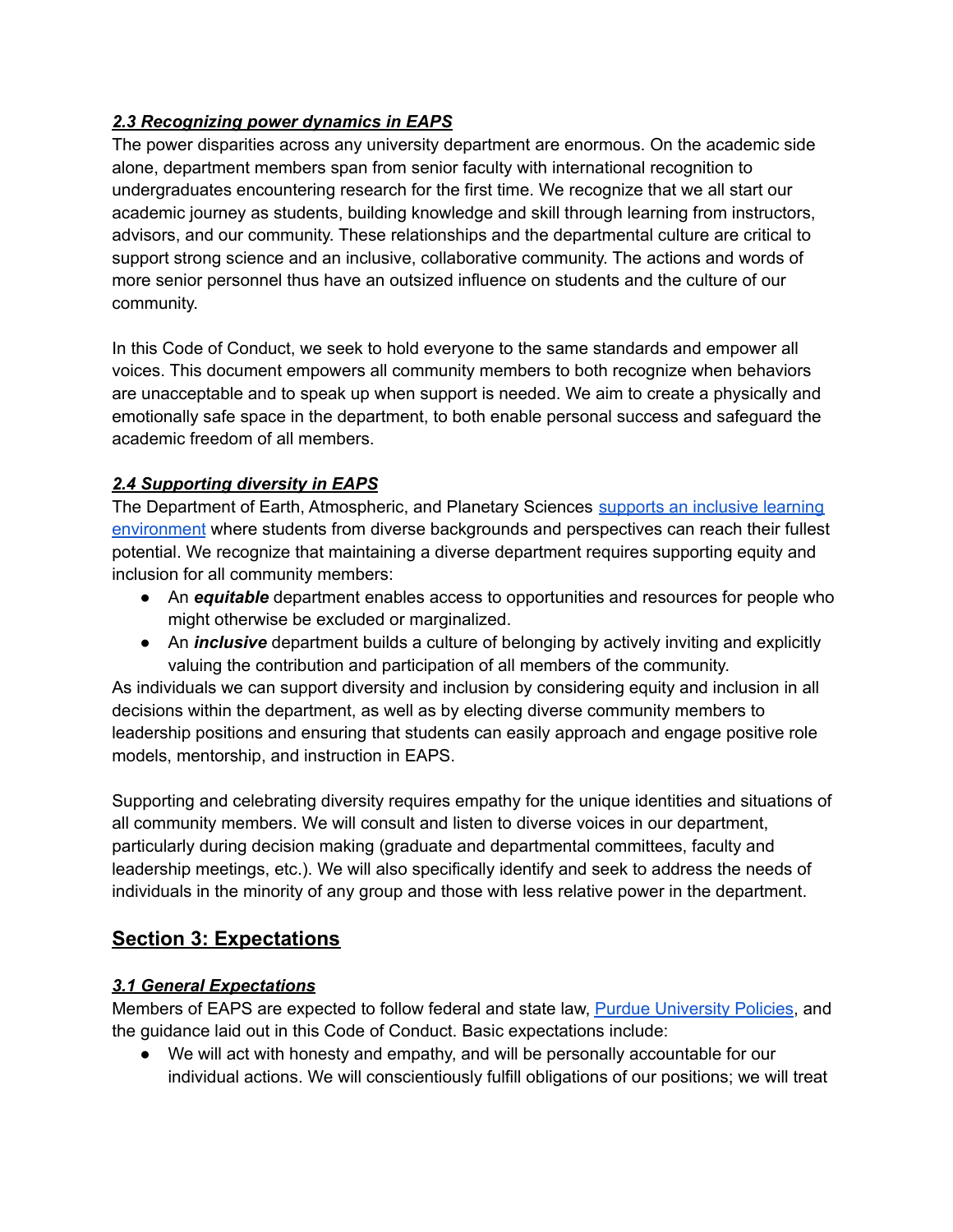others fairly and equitably, with courtesy and respect; and we will foster a culturally inclusive environment.

- We will take responsibility for the integrity of our contributions to all professional activities and interactions and abide by all Purdue ethics [standards](https://www.purdue.edu/policies/ethics/iiia2.html).
- We will fairly value and acknowledge all those who make contributions to department or group activities, work products, and achievements.
- We will create and promote safe, open, and productive environments for learning, working, and socializing. To this end, we will act with integrity, respect, fairness, trustworthiness, and transparency.
- We will actively intervene or report when we witness or otherwise become aware of misconduct or suspected misconduct including discrimination, harassment, bullying, or other irresponsible behaviors that undermine individuals, EAPS, or the university We will strive to honor privacy and confidentiality (see Section 4 for information on how to report violations).
- We will extend these principles both inside the physical domain of EAPS and outside of the department while representing or otherwise displaying any affiliation with EAPS. This includes but is not limited to conferences and academic gatherings, field activities, social media engagement for professional purposes, and community outreach initiatives. In these EAPS-related public settings, we will act professionally, refrain from personally critical comments, and clearly distinguish professional comments from our personal opinions and views.

## *3.2 Supporting each other, supporting diversity*

We will strive to go beyond these basic expectations by actively working to create a supportive and inclusive environment that promotes success in EAPS through the following actions:

- Wework to recognize the diverse identities that make up our community and will consider the impact that words, actions, and policies will have on these identities. We will openly acknowledge when our words, actions, or policies may have had a negative impact and will seek to learn about different approaches to the situation.
- We commit to listening to those with different identities from our own, and will be open to continuing education on topics related to supporting all identities, including but not limited to racial [justice,](https://www.purdue.edu/diversity-inclusion/racial-justice-series/) [implicit](https://www.purdue.edu/diversity-inclusion/dta_projects/resources/index.html) bias, [anti-racism](https://nmaahc.si.edu/sites/default/files/downloads/resources/racialhealinghandbook_p87to94.pdf), and allyship.
- We strive to understand the historical context of underrepresented students and their communities and the role and rights of [Indigenous](https://www.eaps.purdue.edu/diversity/Native_Land_Acknowledgment.html) People who were the original caretakers of the land we live and work on.
- All EAPS members involved in recruiting activities work to support the recruitment of diverse members of EAPS. Recruiting activities include but are not limited to participating in education and recruitment activities with underrepresented groups, taking a holistic [approach](https://rackham.umich.edu/faculty-and-staff/resources-for-directors/holistic-review-of-applications/?_ga=2.149194736.734792724.1607357331-688182675.1561121272) to grad admissions and recruitment of undergraduate researchers, and following best practices for limiting implicit bias in searches for new hires at all levels.
- We strive to support retention of diverse members of EAPS by providing a safe, inclusive, welcoming, and supportive environment for those identifying with underrepresented groups throughout their time in EAPS.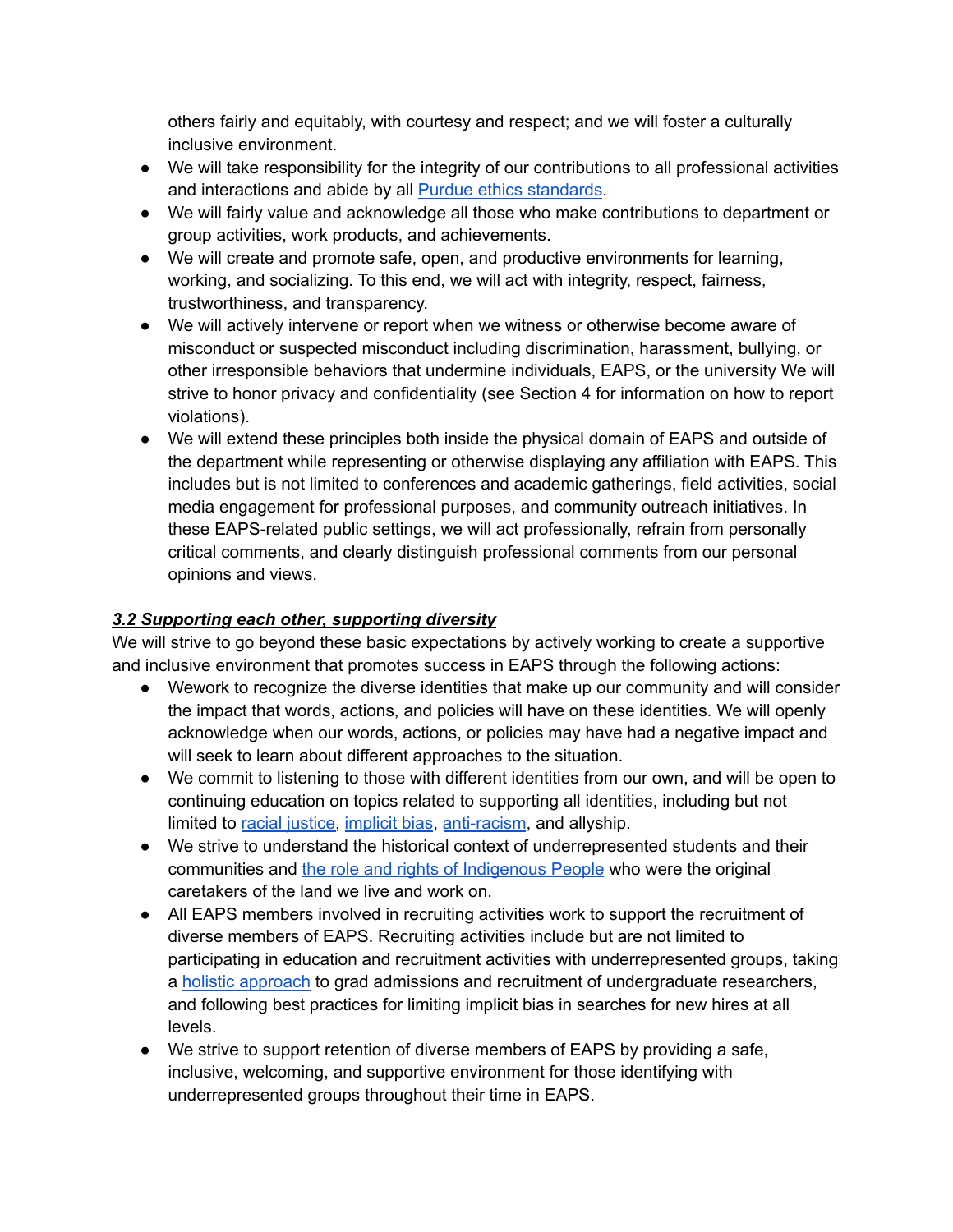- We will direct those in need toward support resources (listed at the end of this section) or toward EAPS ombudspeople when in need of assistance.
- Supervisors are encouraged to discuss the Code of Conduct with new group members and employees and make discussions on topics like mental health, work/life balance, and inclusion and equity a regular part of meetings with group members.
- Supervisors are encouraged to recognize that students and employees are whole individuals who have needs and responsibilities beyond their work at Purdue. Supervisors will make expectations clear but will also strive to support a healthy work/life balance.
- We will report any acts of discrimination that we observe by following the process outlined in Section 4.

The following resources are available to support diversity, inclusion, and success at Purdue:

- [Multicultural](https://www.purdue.edu/science/Multicultural_Science_Programs/) Science Program Mentoring and Tutoring Programs
- College of Science Student Success [Programs](https://www.purdue.edu/science/student-experience/index.html) (Women in Science Programs, Global Science Partners, Learning Beyond the Classroom)
- Purdue Student Success [Programs](https://www.purdue.edu/studentsuccess/) (Academic Success Center, Veterans Success Center, Disability Resource Center, Span Plan for non-traditional students, Purdue Promise for students from disadvantaged socio-economic backgrounds)
- Diversity [Resources](https://www.purdue.edu/science/Multicultural_Science_Programs/diversity-resources.html) (Academic Tutoring, Cultural and LGBTQ Centers)
- Division of Diversity and [Inclusion](https://www.purdue.edu/diversity-inclusion/)
- Counseling and [Psychological](https://www.purdue.edu/caps/) Services (for students)
- Center for Healthy Living Employee Assistance [Counseling](https://www.purdue.edu/hr/CHL/no-cost_Wellness/EAP.php) (for faculty and staff)
- Faculty [Liaisons](https://www.purdue.edu/provost/faculty/resources/support/index.html)

#### *3.3 Mentoring trainees*

The strongest power imbalances in academic departments are between students or postdocs and their academic mentors, so this relationship carries extra demands for ethical and supportive behavior. Any individual who is charged, formally or informally, with the supervision, instruction, training, or mentorship of a graduate or undergraduate student or postdoc should recognize the responsibility they have in their interactions with that student as a role model and advisor. These individuals include but are not limited to faculty advisors, committee members, lab supervisors, postdocs, graduate student mentors, and teaching assistants.

Trainees (undergraduate/graduate students and postdocs) and mentors at all levels are encouraged to be aware of the responsibilities of the advisor, the student, and the institution in regards to this relationship. In addition to EAPS program and department [requirements,](https://www.eaps.purdue.edu/for_students/graduate/graduate_program_regulations.html) these include:

- Mentors should be sensitive to the added weight their words and actions may carry in their interactions with the student and the potential impact on the student's well-being, motivation, and success.
- Mentors should be aware that comments about the student, within or outside of EAPS, carry the potential for significant impact on the success and career opportunities of the student, as well as on our culture of support and inclusivity in EAPS.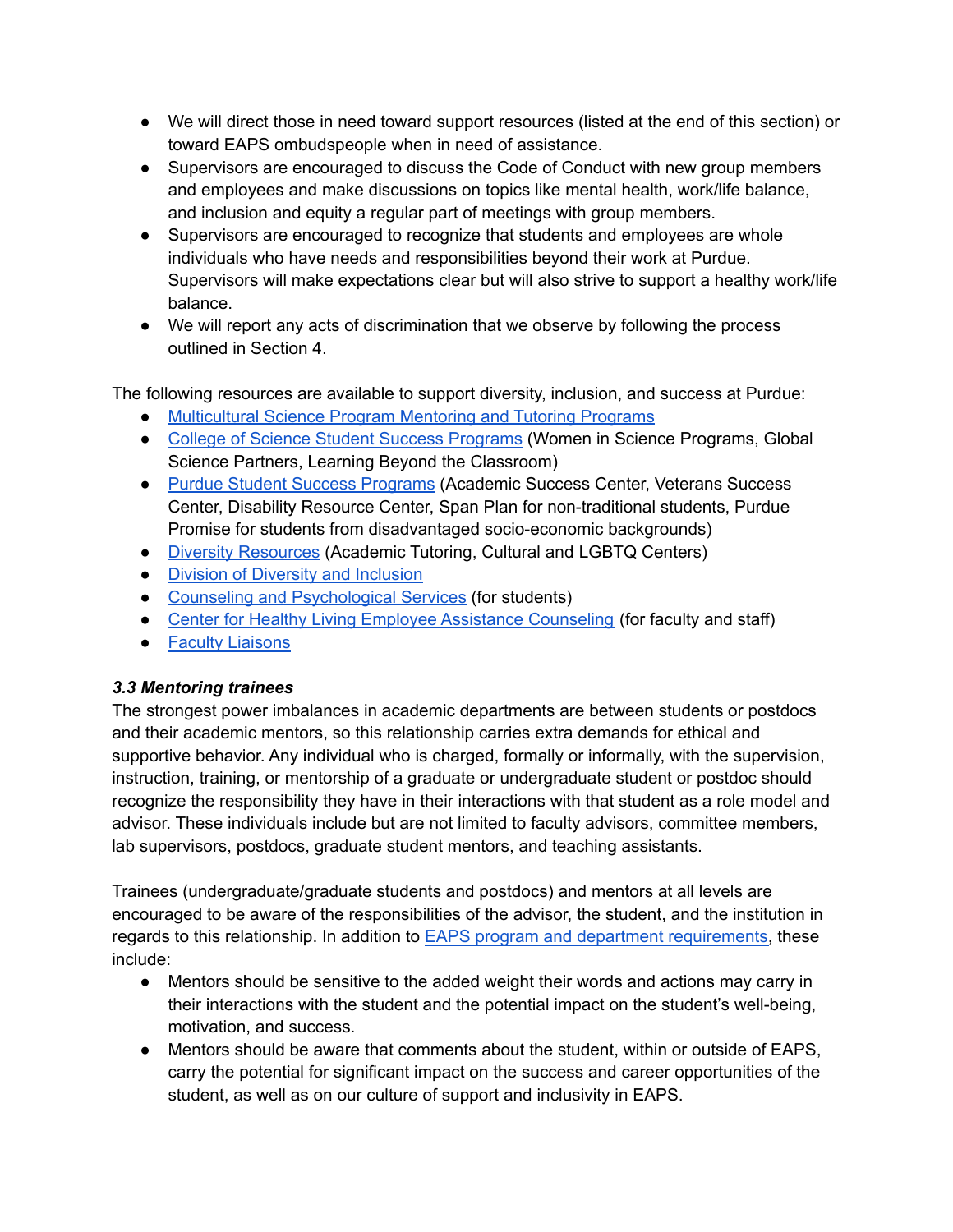● Mentors should recognize that they are role models for their students and set a positive example in all topics discussed above, particularly in exhibiting empathy toward others and acting with honesty and integrity.

Purdue [prohibits](https://www.purdue.edu/policies/ethics/iiia1.html) amorous relationships between a student and any University employee who has educational responsibility over the student, and supervisors and subordinates where there is a supervisory or evaluative relationship between the parties. *We encourage all EAPS members to carefully consider the power dynamics before initiating any amorous relationship with a student/trainee with whom you have any potential to fulfill a mentor* role. Even in cases without a direct supervisory relationship, voluntary consent by the student or mentee is difficult to fully ascertain, and can easily be misconstrued by the party with more power.

## *3.4 Expectations beyond the Code of Conduct*

Discrimination, bullying, and harassment by any means are unacceptable and in violation of applicable laws, Purdue [University](https://www.purdue.edu/policies/ethics/index.html) Policy, and this Code of Conduct. Research misconduct, as defined by the Purdue Ethics Policy ([III.A.2](https://www.purdue.edu/policies/ethics/iiia2.html)), is also in violation of this Code of Conduct.

- Discrimination, as defined by the Purdue Ethics Policy [\(III.C.2\)](https://www.purdue.edu/policies/ethics/iiic2.html) is the process of illegally differentiating between people on the basis of group membership rather than individual merit. Systemic discrimination may occur when unequal treatment results from neutral institutional practices that continue the effect of past discrimination. Individual discrimination may result when a person is subjected to unequal treatment on the basis of race, religion, color, sex, age, national origin or ancestry, genetic information, disability, status as a veteran, marital status, parental status, sexual orientation, gender identity, or gender expression.
- Harassment, which includes stalking, racial harassment, and sexual harassment, is defined in the Purdue Ethics Policy ([III.C.I\)](https://www.purdue.edu/policies/ethics/iiic1.html) as conduct towards another person or identifiable group of persons that is so severe, pervasive or objectively offensive that it has the purpose or effect of:
	- a. Creating an intimidating or hostile educational environment, work environment or environment for participation in a University program or activity;
	- b. Unreasonably interfering with a person's educational environment, work environment, or environment for participation in a University program or activity; or
	- c. Unreasonably affecting a person's educational or work opportunities or participation in a University program or activity.
- Bullying is the use of force, threat, or coercion to abuse, intimidate, or aggressively dominate others in the professional environment that involves a real or perceived power imbalance. These actions can include abusive criticism, humiliation, the spreading of rumors, physical and verbal attacks, isolation, undermining, and professional exclusion of individuals through any means.

#### *3.5 Field Activities*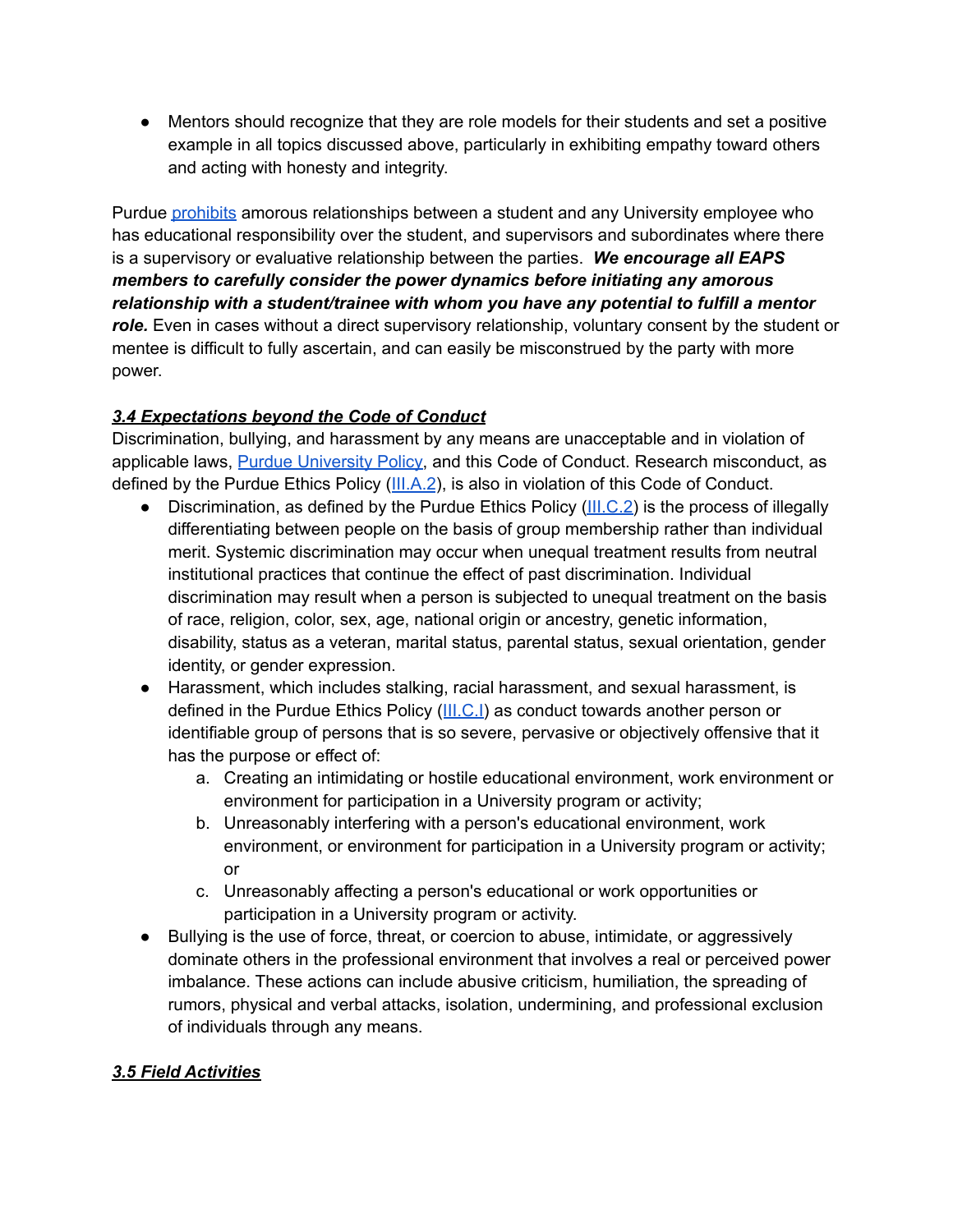#### *Accessibility during field activities*

Field experiences are a critical component of EAPS educational and research activities, and the unique challenges of field work and field trips/courses require in-depth consideration of diversity, equity, and inclusion. All aspects of the EAPS Code of Conduct apply to EAPS-related field experiences. Barriers to access and challenges in the field vary widely, including the following (for additional information see [Zavaleta](https://www.sciencedirect.com/science/article/pii/S0169534720302202?casa_token=x0fexDdBXdkAAAAA:c2KnK8bYVktVM5HrHsNbpV71h2isIhZUo8BXNF33xjqYqH5RL1GDOg2fnFUPgjcF6P6PkU7C) et al., 2020; Giles et al., [2020;](https://www.researchgate.net/profile/Sam_Giles4/publication/336955169_The_Future_of_Fieldwork_in_Undergraduate_Geoscience_Degrees/links/5ea2de24299bf1438944089f/The-Future-of-%20Fieldwork-in-Undergraduate-Geoscience-Degrees.pdf) [Morales](https://esajournals.onlinelibrary.wiley.com/doi/pdf/10.1002/bes2.1742) et al., 2020):

- Physical accessibility (e.g., rough terrain, inclement weather) can prevent those with disabilities from participating
- Economic (e.g., cost of gear/equipment, travel, or payment for courses)
- Scheduling (e.g., avoiding long days for those with additional care duties or allowing breaks for prayer)
- Dietary or medical restrictions, especially in locations with limited services
- Regular access to private restrooms (often necessary for women, those with non-conforming gender expressions, or those with medical issues)
- Disparities in experience (e.g., how to live and work in the field)
- Inability to travel to countries or locations with visa restrictions or restrictive laws or cultural norms regarding specific sexual, gender or other identities
- Microagressions and sexual harassment are shown to be more likely in remote locations that lack normal support systems and often have close quarters
- Unintentionally exclusionary cultural norms and behaviors (e.g., expectations for how a field geologist looks or acts)

This is not an exhaustive list, but emphasizes the need for forethought and planning, rather than adapting spontaneously to specific individuals. At a basic level, all field trips should be preceded by introductory sessions including basic information regarding accessibility, behavioral expectations, and access to food, water, shelter, and restrooms. We recommend integrating students, in particular those from underrepresented groups, in course and research design, and field activity organizers should consider using evaluations to assess accessibility [\(Zavaleta](https://www.sciencedirect.com/science/article/pii/S0169534720302202?casa_token=x0fexDdBXdkAAAAA:c2KnK8bYVktVM5HrHsNbpV71h2isIhZUo8BXNF33xjqYqH5RL1GDOg2fnFUPgjcF6P6PkU7C) et al, [2020](https://www.sciencedirect.com/science/article/pii/S0169534720302202?casa_token=x0fexDdBXdkAAAAA:c2KnK8bYVktVM5HrHsNbpV71h2isIhZUo8BXNF33xjqYqH5RL1GDOg2fnFUPgjcF6P6PkU7C)). One integrated model for developing accessible courses that would apply well to field courses is the Universal Design for Learning [\(Scott](https://journals.sagepub.com/doi/pdf/10.1177/07419325030240060801?casa_token=d2cxorE9zWcAAAAA:KKN6iMrp9w9u0X5c_gZZJ-Qqvo5FHup5-9Dtxe-A4ymGl3VA2-0kVbIuWr-hPc1BffEQYwC0u7Hz) et al. 2003, [Bernacchio](https://psycnet.apa.org/doiLanding?doi=10.2975%2F31.2.2007.167.169) and Mullen 2007).

#### *Engaging with local communities during field activities*

The external impacts of field work also need to be considered. Earth science fieldwork both in the US and abroad has the potential to both negatively impact and benefit indigenous communities, marginalized communities, and communities of color. In order to ensure positive and mutually beneficial relationships with these communities, we recommend that EAPS field activity leads make connections with community leaders in advance of field work to discuss how the field work may impact their environment or culture and how the communities may be enriched by the field activities. This can include: whether or not field work would interrupt important religious or cultural holidays; what areas may be disrespectful to enter or disturb; sample collection; needs of the community related to the field work; current political challenges; and how the community and land should be acknowledged during dissemination of research (publications, presentations, etc.). Leaders should educate students involved in field activities on these practices as well as the culture of the communities.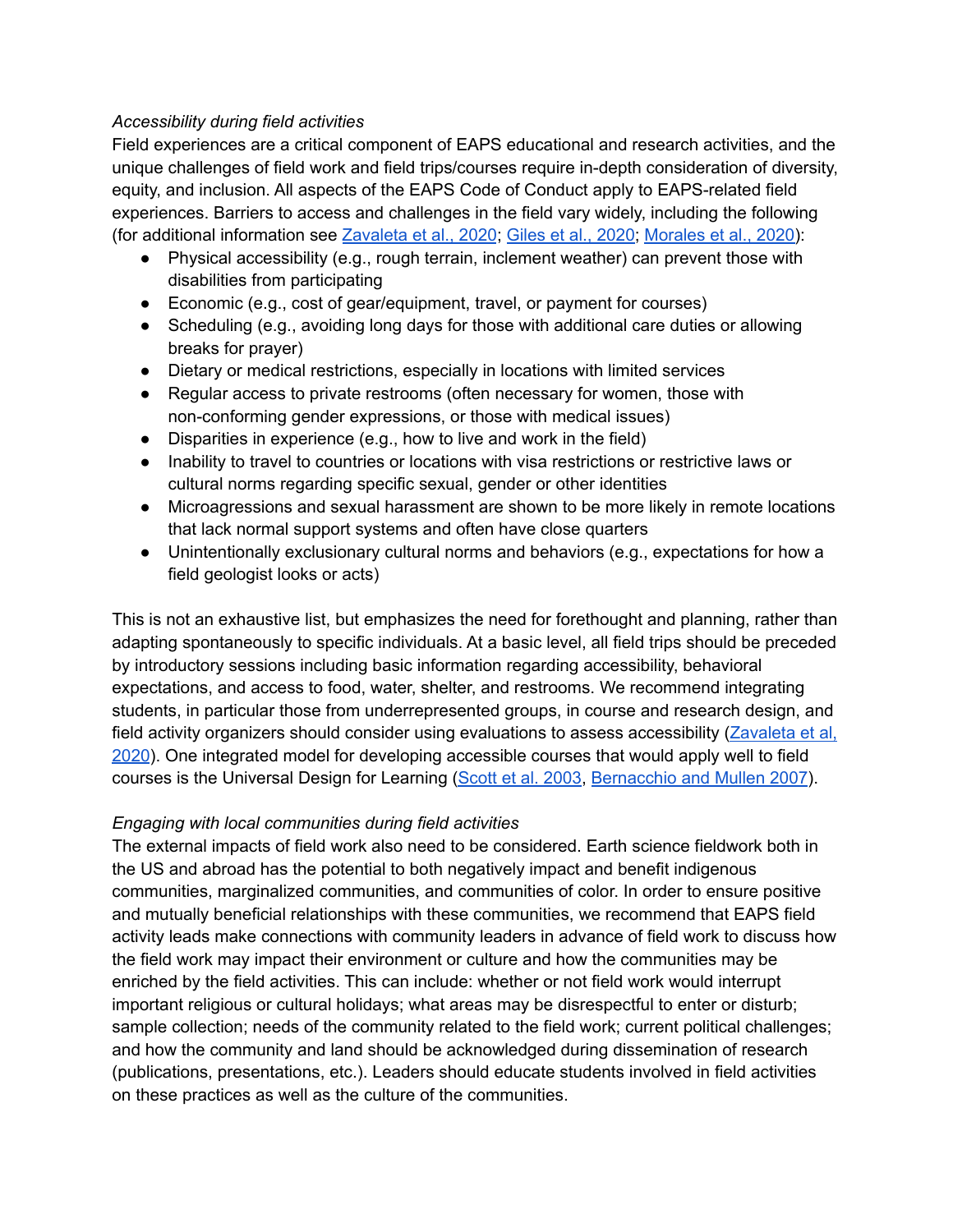# **Section 4: Reporting, Resolution, and Preventing Retaliation**

EAPS has long held ourselves to high standards, and the EAPS Code of Conduct formalizes our ongoing commitment to creating a positive environment within EAPS. In the event that an individual within EAPS falls short of our expectations for good departmental citizenship, it is important that mechanisms for identifying, communicating, and learning from the incident are clearly defined.

The reflection, reporting, and resolution pathways described below aim to both provide feedback and guidance to EAPS members on their efforts to support a positive culture as well as a clear mechanism to resolve any problems that arise. *We anticipate all but the most serious incidents can be resolved through reflection, feedback, and open communication between the parties involved, facilitated by the department ombudspeople.*

For serious incidents that require involvement of departmental leadership, we have developed a reporting process that includes possible pathways for resolution and improvement. This internal reporting process does not replace mandatory university-level reporting for violations of university policy. Repeated or egregious violations of our Code of Conduct will lead to specific and relevant consequences. The EAPS community is committed to protecting reporters from retaliation while also informing and listening to those accused of any wrongdoing.

## *4.1 Pathways for Improving Departmental Citizenship*

We will prioritize an ongoing commitment to good departmental citizenship and adherence to the EAPS Code of Conduct, and we encourage our community members to reflect on their actions and seek ways to improve. Faculty and staff are encouraged to include within their annual review documents a confirmation that they have read the EAPS Code of Conduct and a written discussion of the actions they took or future plans to uphold and reinforce the EAPS Code of Conduct. Actions could include, but are not limited to: continuing education on topics related to supporting all identities, new or continuing efforts in teaching/field work/research/mentoring to support a more inclusive and positive environment, and participation in recruiting or outreach activities aimed at increasing diversity in STEM.

We encourage including this section in annual reports, as it not only allows faculty and staff to review their commitment to good citizenship on an annual basis, but also enables a mechanism for each member to receive feedback and guidance on their performance in relation to the Code of Conduct. For faculty, this section will be reviewed and discussed by the faculty member's Professional Affairs Committee (PAC) and by the department head as part of their annual review process. This section of the Annual Performance Report, like all others, will be considered by the Executive Committee for decisions on merit raise eligibility. For staff, this report will be reviewed by their supervisor as part of the annual review process.

Students do not submit formal annual reports but should aspire to the same standards as faculty and staff. Graduate students must complete an Individual Development Plan (IDP) at the beginning of each academic year which is reviewed by their advisor. As part of the IDP,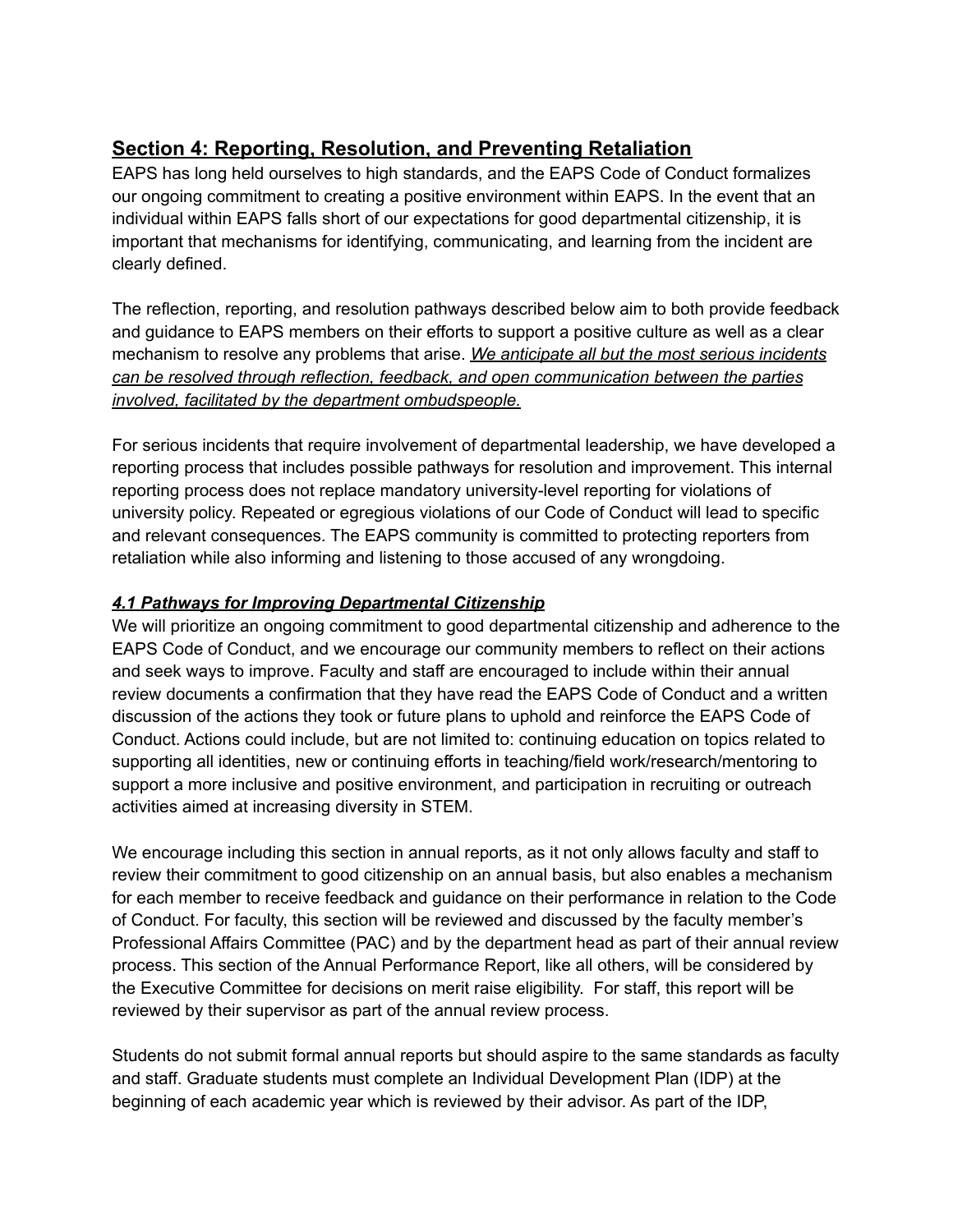graduate students are encouraged to complete a section discussing their commitment to and efforts in upholding the EAPS Code of Conduct each year, which will be reviewed by their advisor. This provides an opportunity for graduate students to receive annual feedback on their departmental citizenship.

## *4.2 Reporting violations of university policy*

In the event of a serious violation of university policy, an official incident report should be filed to (1) the Office of Institutional Equity, (2) Human Resources, or (3) the EAPS department head, as outlined in the figure below. If you are unsure who to report to, the EAPS ombudspeople and department head can help determine whether or not and how a report should be made. However, note that the head and faculty ombudspeople are considered mandatory reporters (see description below).



*What constitutes a serious violation that should be reported?*

Serious violations that should be reported at the university level include all violations of university policy. This includes but is not limited to:

- 1. Any behavior violating the Purdue Code of Ethics (<https://www.purdue.edu/policies/ethics/>).
- 2. Any behavior violating the Purdue Anti-Harassment policy (III.C.1) ([https://www.purdue.edu/policies/ethics/iiic1.html\)](https://www.purdue.edu/policies/ethics/iiic1.html).
- 3. Any behavior violating the Equal Opportunity, Equal Access and Affirmative Action policy (III.C.2) (https://www.purdue.edu/policies/ethics/iiic2.html)
- 4. Any behavior violating Title IX policies (III.C.4) (<https://www.purdue.edu/policies/ethics/iiic4.html#history>)
	- a) A University employee conditioning education benefits on participation in unwelcome sexual conduct (i.e., quid pro quo)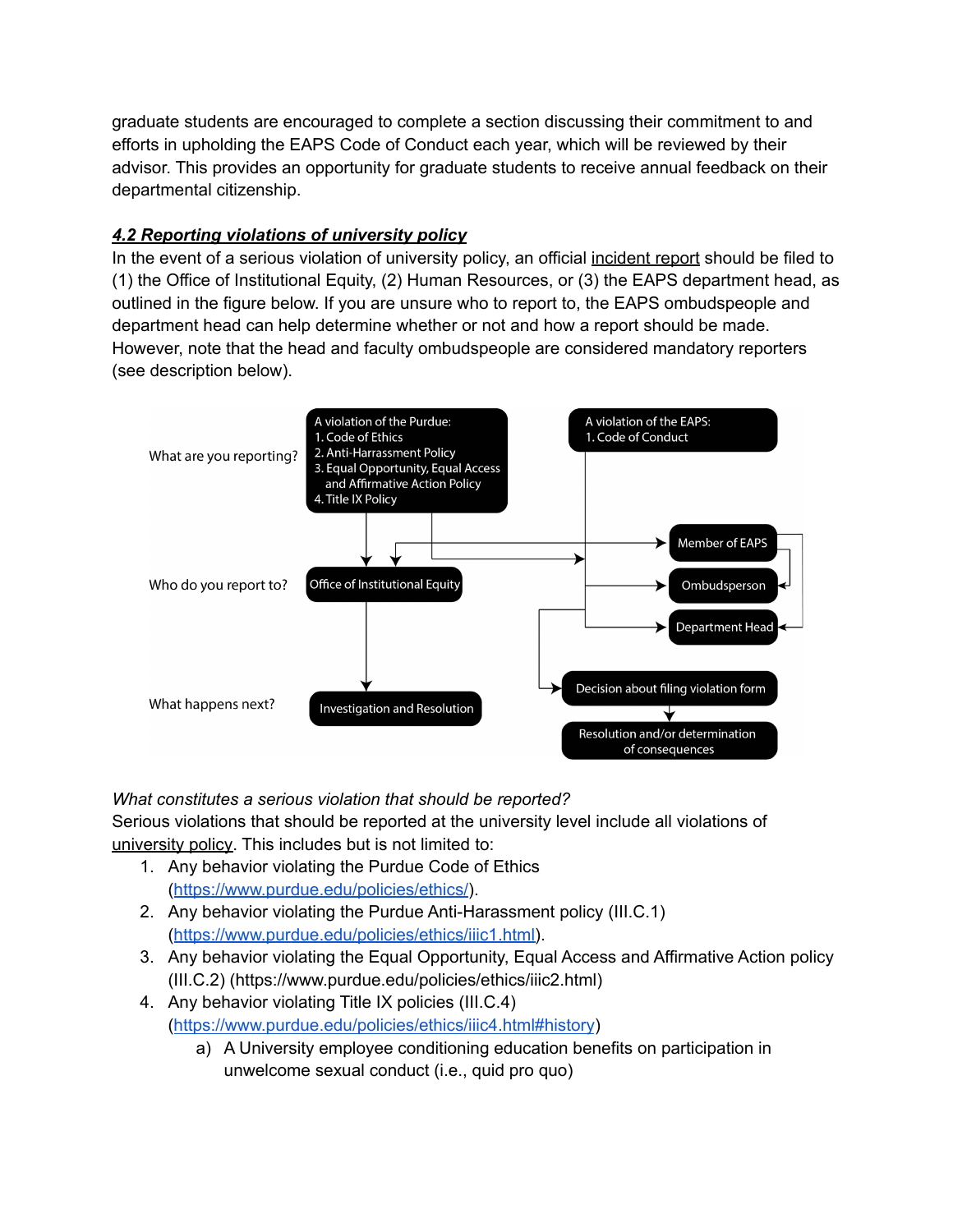- b) Unwelcome conduct that a reasonable person would determine is so severe, pervasive and objectively offensive that it effectively denies a person equal access to the University's educational programs or activities
- c) Sexual Assault, Dating Violence, Domestic Violence or Stalking

There is overlap between some of these Purdue policies and the EAPS Code of Conduct; however, *the department-level reporting procedures described below do not replace official reporting to university-level offices for serious violations of university policy*. These internal processes do not meet the requirements for filing complaints/grievances under university policy. Violations of the Purdue code of ethics, the anti-harassment policy, or the Title IX policy must be reported outside of the department to the **Office of [Institutional](https://www.purdue.edu/ethics/resources/resolving-complaints.php) Equity**. The department head and ombudspeople can help facilitate this reporting process, but reporters (either complainants or mandatory reporters) are ultimately responsible for making complaints at the university level.

#### *Mandatory Reporters*

Members of EAPS that serve in supervisory roles are considered mandatory reporters by federal law. If an incident that is reported to an individual in a supervisory role is determined to violate either the Title IX or Anti-Harassment Policies of Purdue University as described in section 4.2, they are required to report it to the Office of [Institutional](https://www.purdue.edu/ethics/resources/resolving-complaints.php) Equity. The department head and ombudspeople who are faculty are considered mandatory reporters.

#### *4.3 Reporting EAPS Code of Conduct violations*

We recommend that any concerns about incidents, departmental culture, or interpersonal interactions related to the EAPS Code of Conduct should be communicated to the department ombudspeople. The ombudspeople include both faculty, staff, and graduate students who have received training in mediation and conflict resolution. The ombudspeople are committed to listening to and addressing complaints and concerns, and will seek to resolve them with mediation or other resolution mechanisms where possible. Communicating concerns to the ombudspeople will enable conversations on how to improve relationships and department culture. These conversations will help all of us learn how to be better department citizens and move forward as a community.

After mandatory reporting outlined above, violations of the EAPS Code of Conduct can be reported to the departmental ombudspeople or the department head. In some cases, violations of the EAPS Code of Conduct should be documented in a written report to the department head. Examples of incidents that should be documented include:

- 1. Any behavior that creates major barriers to student matriculation or success
- 2. Any repeated actions or acute incidents that have a significant negative impact on our departmental culture

In general, complaints/grievances that violate the EAPS Code of Conduct but not Purdue policy will be those reported to EAPS. Reporting can be done in person, or via email. In the case of an incident involving the department head or ombudspeople, reports can also be made to the assistant department head. As part of their training, the department head provides guidance to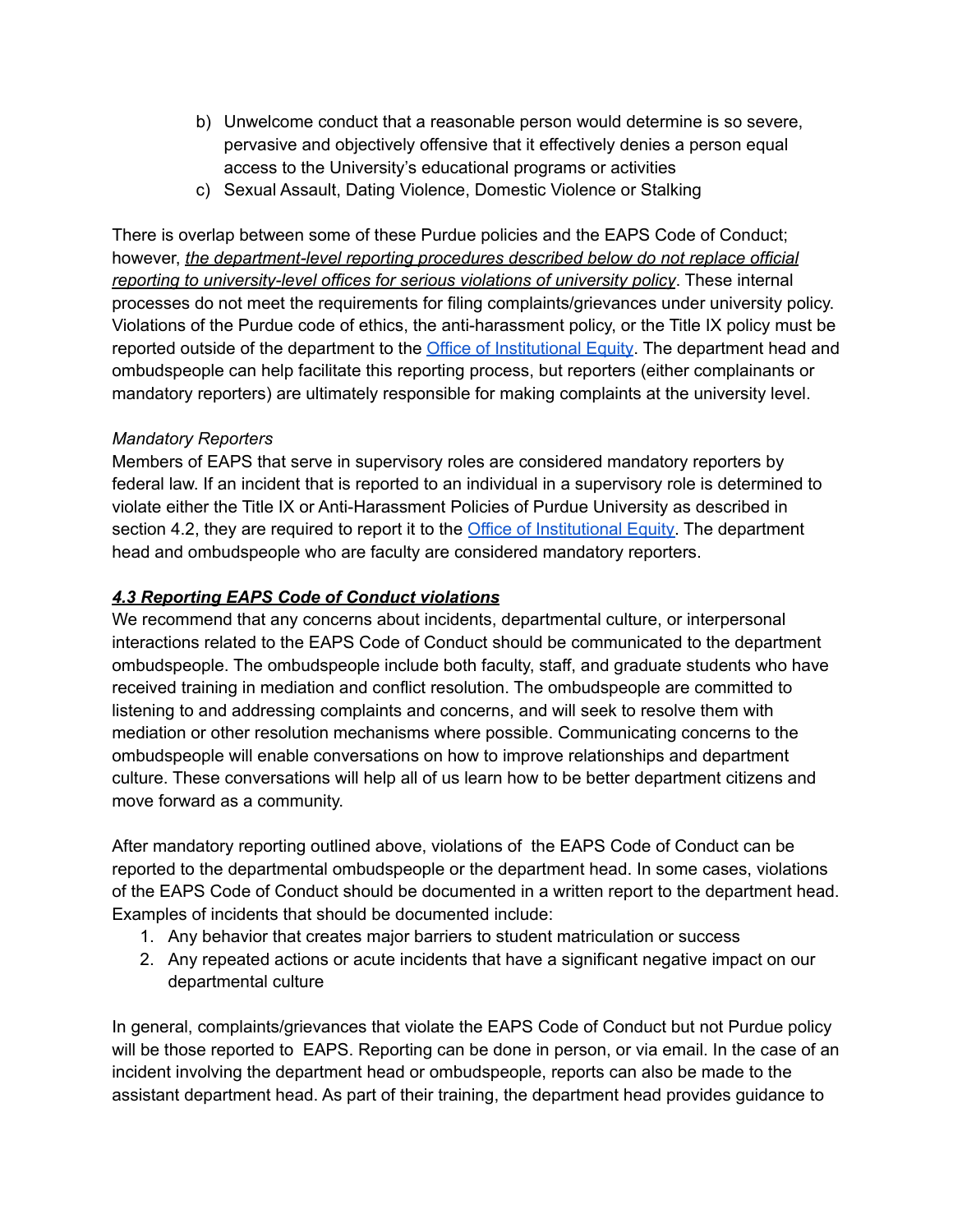the ombudspeople regarding which types of violations must be escalated to the departmental leadership.

Immediately upon receiving a report of a violation of the EAPS Code of Conduct (as defined above), the ombudsperson or department head will determine whether this case requires mandatory reporting to the Office of Institutional Equity. If the incident does not fall into a category requiring mandatory reporting, the ombudsperson or head will work with the reporter to determine whether a Code of Conduct Violation Form will be filed with the department to document the incident.

This form will contain:

- a) The name of the person(s) submitting the allegation and the name and identifying information of the person(s) alleged to have committed the misconduct.
- b) A description of the allegation that includes the date and circumstances of the alleged misconduct.
- c) Any supporting documents or other relevant items.
- d) An explanation of how the allegation relates to misconduct as defined in this policy.
- e) A statement explaining any conflict of interest the person making the allegation has with the person who reportedly committed the violation (e.g., the reporter was previously reprimanded for their own behavior by the purported violator).

This form is not mandatory but is for internal use only and is submitted to the department head for review. Within 30 days of receipt, the head will make a decision on whether to pursue any action related to the incident reported on the form; if so, the head will inform the personnel involved and their supervisor(s) that the form has been filed, and allow them to respond. The person alleged to have violated the Code of Conduct can then meet with the head to discuss the report and/or file a written response to the head.

## *Reporting to Human Resources (HR)*

In some cases, incidents may not rise to the level of violating university policy but still represent serious issues that should be documented at the university level. In these cases, the ombudspeople will suggest that an incident or issue should be communicated to Human Resources (HR) for documentation. These types of communications can be anonymous. Especially in cases of problems with mentoring relationships or interpersonal interactions, documenting these problems is an important first step toward preventing problematic patterns of behavior.

## *4.4 Resolution*

When necessary, violation reports filed with the department head may be used at the discretion of the department head, the executive committee, and the chairs or members of relevant committees to determine access to departmental resources. For faculty and staff, this can include but is not limited to access to merit raises, awards, seed funds, professional development funds, matching funds, sabbaticals, departmental space, contract renewals, access to students, TA support, and teaching waivers. For graduate and undergraduate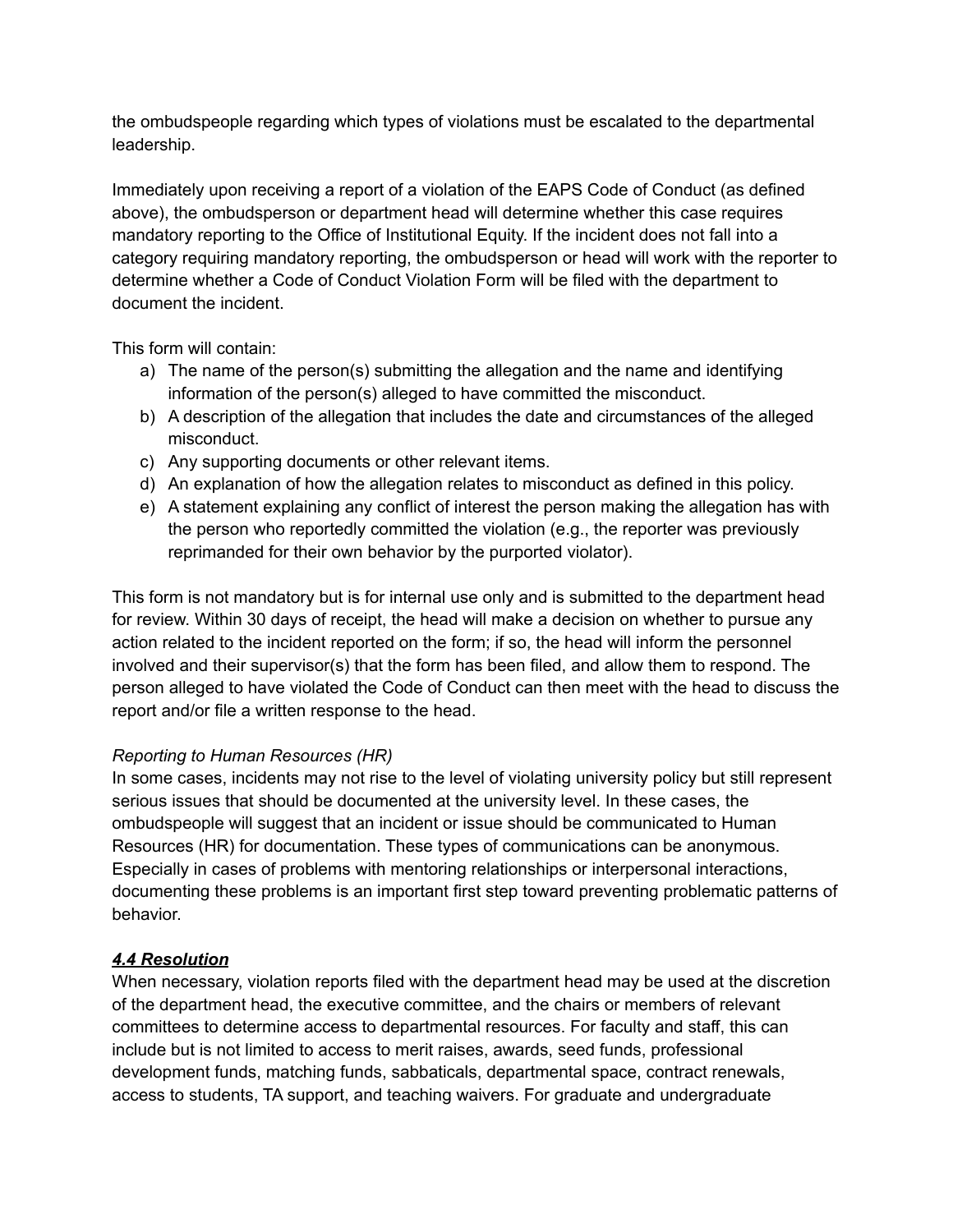students, this can include but is not limited to travel awards, scholarships, and TA support. For undergraduate students, this also includes participation in research and field activities.

The record of these incidents will be kept confidential to the best of the department head's ability but will transfer to subsequent heads.

If a violation report is not filed, the ombudsperson will work with the reporter to seek other forms of resolution. These may include but are not limited to:

- a) Mediation within the department (separately or together)
- b) Mediator from outside the department (e.g., involving the Human Resources Office)
- c) Recommended participation in specific training or workshops relevant to the incident (e.g., implicit bias, anti-racism, etc).

## *4.5 Preventing Retaliation*

Continued adherence to the EAPS Code of Conduct is very important for our goal of ensuring that everyone is treated fairly and equitably and is welcome and appreciated in the department. In an effort to prevent retaliation, we commit to:

- a) Make every effort to keep reports confidential
- b) When possible, keep reporters anonymous if report violation forms are not filed
- c) Evaluate departmental and committee structures to ensure equity and fair treatment (e.g., remove violators from positions of oversight over the reporter)
- d) Ombudspeople/head participating in regular follow-ups with the reporters to ensure conditions have improved

## **Section 5: Adoption of the Code of Conduct and Process for Updates**

## *5.1 Adopting and Reviewing the Code of Conduct*

The EAPS Code of Conduct was adopted by faculty vote on X/X/XXX and will be reviewed each year. The following opportunities to review the Code of Conduct will be presented to department members:

- **Faculty members and permanent staff** will review the Code of Conduct at the annual Fall faculty and staff retreat, and are encouraged to confirm that they have read and adhered to the Code of Conduct when they submit their annual report to their supervisor each spring.
- **● Contracted staff** will be encouraged by their supervisors to review the Code of Conduct when they sign or renew their contracts.
- **Graduate students** will review the Code of Conduct in their first semester in EAPS 602 New Grad Seminar and are encouraged to confirm that they have read the Code of Conduct as part of their annual checklists.
- **● Undergraduates** will review the Code of Conduct in EAPS 137 Freshman Seminar. Reviewing the Code of Conduct may be required to participate in paid research and teaching assistantships in EAPS, and may be required to participate in field activities.
- **Visitors to EAPS** are also expected to follow the Code of Conduct, although we acknowledge that it is unrealistic for all visitors to be provided a copy of this document.